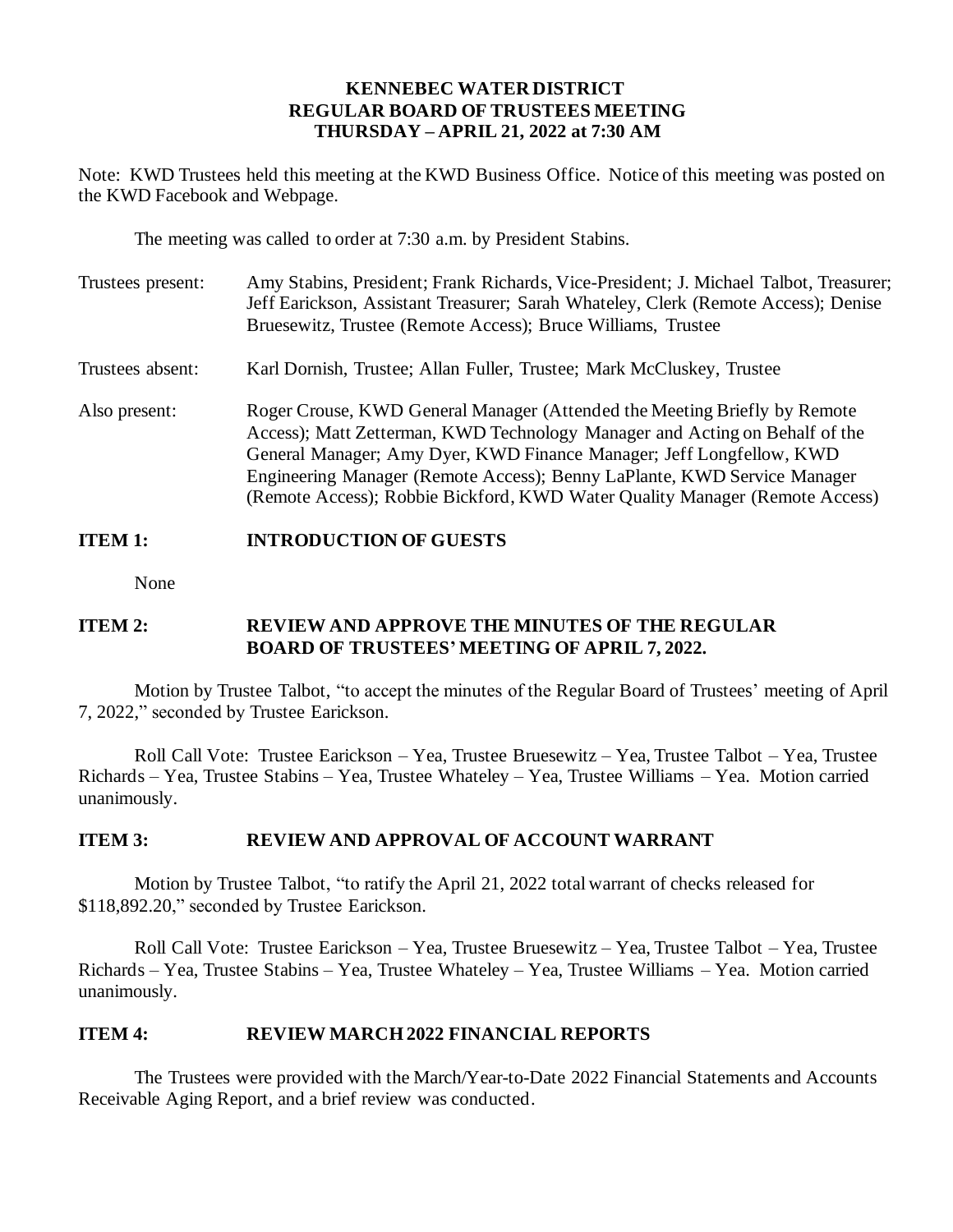#### **ITEM 5: APPROVALS/MOTIONS NEEDED**

### **A. Pavement Restoration Agreement**

The Trustees were provided with a request for authorization memo which included proposals from three bidders for the 2022 paving restoration work necessary due to the various KWD projects which require excavation.

Motion by Trustee Talbot, "to approve the low bid from Proseal, LLC for the 2022 pavement restoration work for the base price of \$70.00 per square yard," seconded by Trustee Richards.

Roll Call Vote: Trustee Earickson – Yea, Trustee Bruesewitz – Yea, Trustee Talbot – Yea, Trustee Richards – Yea, Trustee Stabins – Yea, Trustee Whateley – Yea, Trustee Williams – Yea. Motion carried unanimously.

#### **B. Building Commissioning Agreement**

The Trustees were provided with a request for authorization memo which included proposals from two firms (KWD solicited three firms) for building commissioning services for KWD's new facility. This service is to ensure the totality of the mechanical and electrical systems are operating properly, efficiently, and effectively.

Motion by Trustee Talbot, "to approve an agreement with Turner Building Science and Design, LLC for building commissioning services for the not to exceed price of \$47,300.00," seconded by Trustee Williams.

Roll Call Vote: Trustee Earickson – Yea, Trustee Bruesewitz – Yea, Trustee Talbot – Yea, Trustee Richards – Yea, Trustee Stabins – Yea, Trustee Whateley – Yea, Trustee Williams – Yea. Motion carried unanimously.

### **ITEM 6: GENERAL MANAGER'S REPORT**

The Trustees were provided with the General Manager's report, and a brief review was conducted by Mr. Zetterman.

Motion by Trustee Talbot, "to accept the General Manager's Report as presented," seconded by Trustee Earickson.

Roll Call Vote: Trustee Earickson – Yea, Trustee Bruesewitz – Yea, Trustee Talbot – Yea, Trustee Richards – Yea, Trustee Stabins – Yea, Trustee Whateley – Yea, Trustee Williams – Yea. Motion carried unanimously.

### **ITEM 7: TRUSTEE COMMENTS, CONCERNS, AND/OR IDEAS**

#### **A. Jeff Earickson Feedback to the Board on Cybersecurity Review**

Trustee Earickson recently met with Mr. Crouse and Mr. Zetterman to review the Cybersecurity Evaluation conducted by Wright-Pierce. Trustee Earickson reviewed the general assessment and cost for